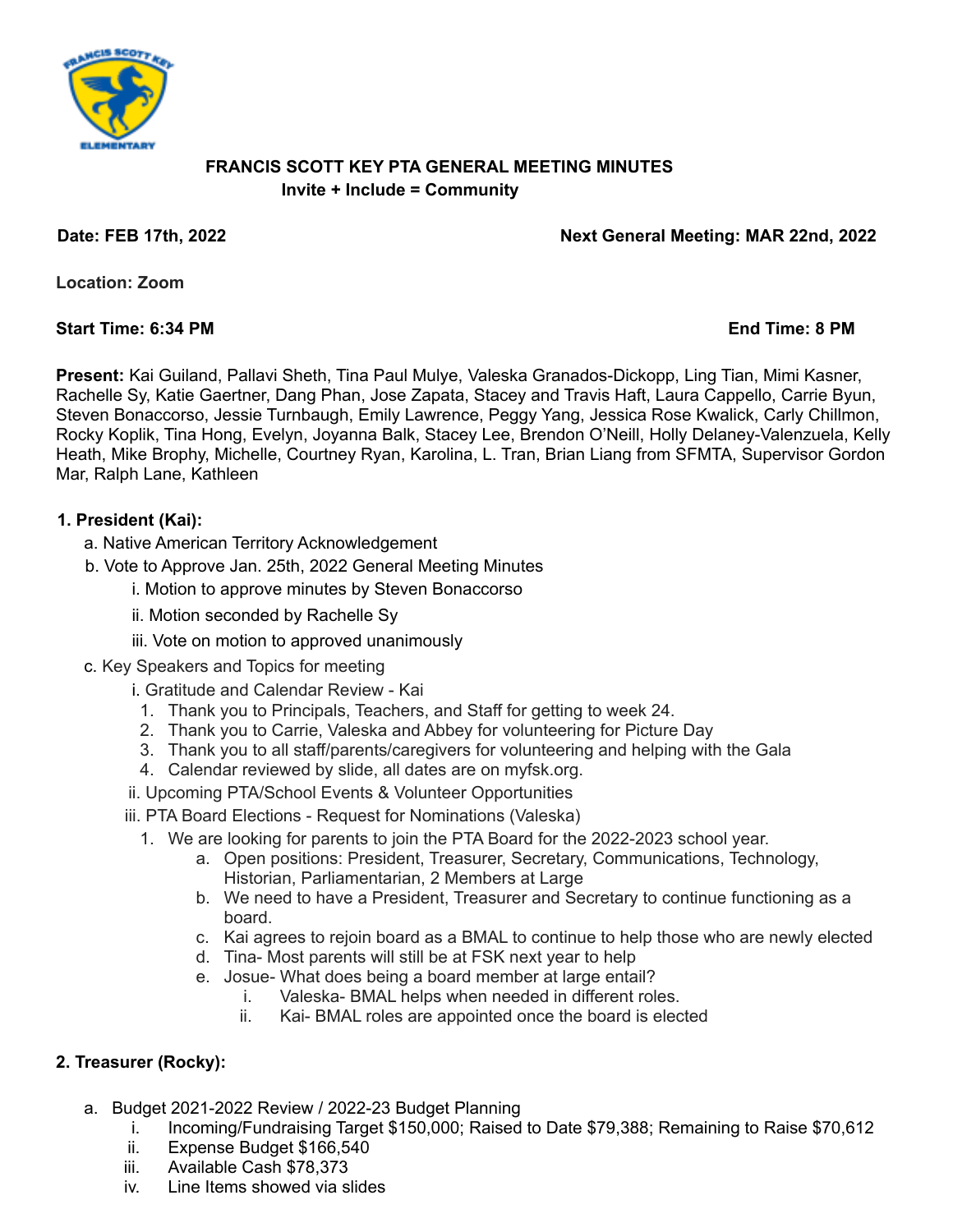- 1. \$50,000 budget for Gala and Auction
- v. Expenses- We have made payment on our support staff for recess at ~\$12,000
	- 1. We will make payments for online subscriptions soon for ~\$17,000
	- 2. Paid for Skate Night on April 30th, 2022
- vi. Checks written shared via slide, mostly going to teachers for classroom supplies, masks, garden, Art In Action
- b. Has been working on Audit and Reconciliations with Rachelle Sy

Question by Valeska- Is Alhambra delivering water again?

Kai- Yes, water has been delivered.

## **3. Fundraising (Ling) & Gala/Auction Cmte (Tina/Katie):**

- a. We are a little over halfway to \$150,000 Fundraising Goal
- b. Our Online Auction & Gala are our biggest fundraisers! Goal to raise is \$60,000.
- c. Movie Night is 4/22/22. Skate Night is 4/30/22.
- d. Other events funded by PTA Teacher/Staff Appreciation Week, Spring Dance & Maker Faire
- e. Online Auction & Gala- Tina & Katie
	- i. March 4-12- Online Auction & Raffle (family,friends,all)
	- ii. March 12, 4-8p at FSK Yard/Auditorium (in person, safe, outdoors, ADULTS 21+)
	- iii. 40 more donations needed!! Website link to Auction/Gala shared via chat
	- iv. Volunteers are needed. Email [auctiongalachair@fskey.org](mailto:auctiongalachair@fskey.org).
	- v. Gala team met via zoom just prior to this meeting.

## **4. Volunteer Coordinator (Jessie Turnbaugh & Kai)**

- a. Need volunteers for the Gala, Movie Night, Spring Dance, Maker Faire most importantly
- b. SDG, Outdoor Table Set-up and Clean-up Volunteers
- c. Art in Action, Science Sack, Garden, and more

## **5. Historian & Logowear (Carrie)**

- a. We have logged 2,771 volunteer hours so far!
- b. Carrie is the new logowear coordinator
- c. LInk for purchasing logowear shared. Please don't forget to add your child's name/room number

## **6. Outreach (Emily Lawrence):**

- a. Room Parent's Social- 2/26/22
- b. 3G/5G Get-together (3:30-5p)

## **7. Membership (Kai for Tristen)**

a. 216 members have joined. Link to join shared via chat.

## **8. Technology (Emily H)**

- a. ParentSquare- please sign up
- b. Website myfsk.org shared

## **9. Principal (Mrs. Kasner / Ms. Page):**

- a. School Updates
	- i. The Community Survey will go out from 2/18-2/28. On 2/28 the district will send out a Cultural Climate survey to staff, and 4G and 5G families.
	- ii. Community Meeting- 3/3/22 at 6:30p via Zoom- School Site Council will share the results of the survey with our community at this meeting. We can also answer questions people have.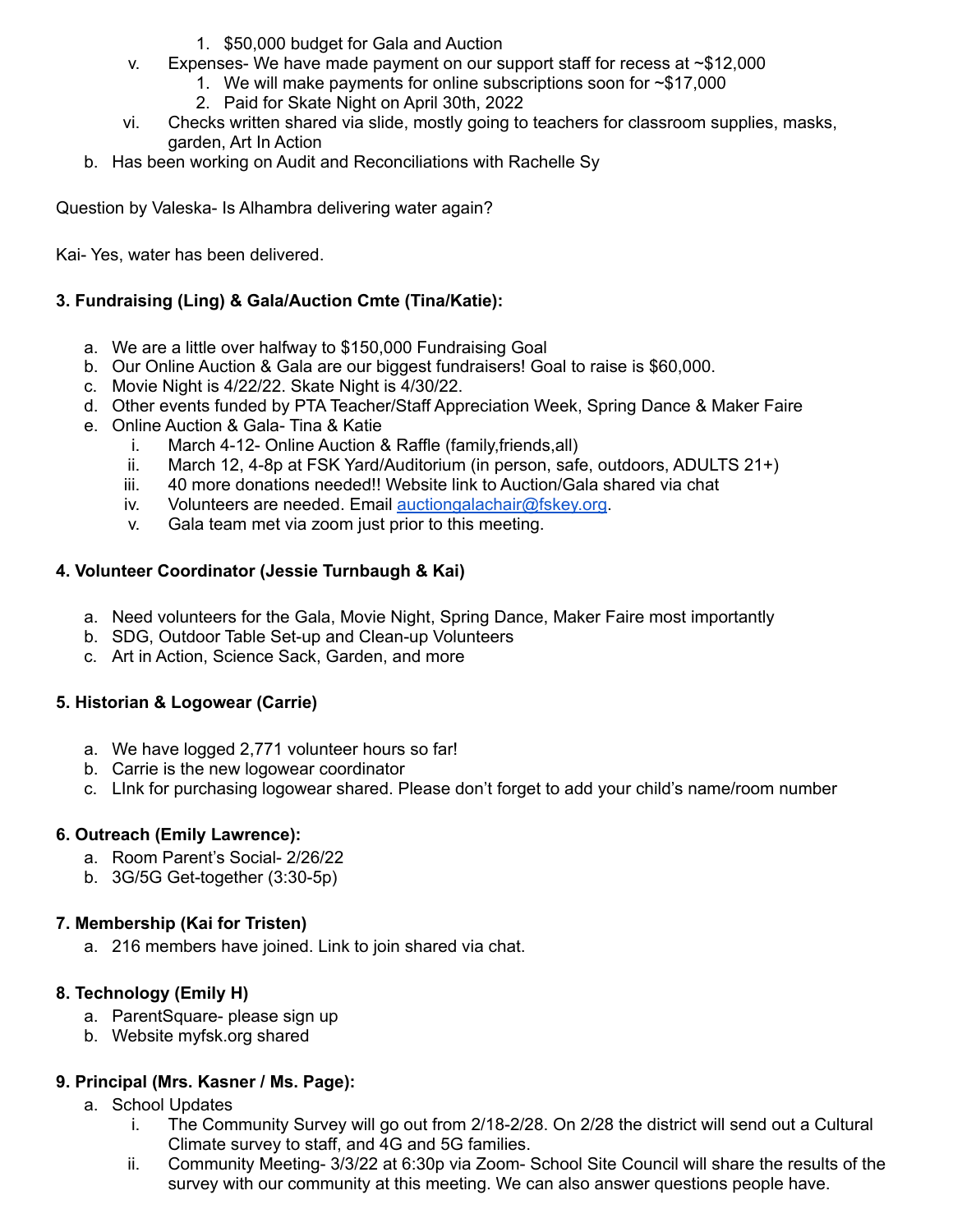- iii. Budget shared by SFUSD, highlights for 2022-23
	- 1. The district has updated how the budget is formed. This is another reason why it is so important to hear from the community. Feedback will affect what programs we maintain, add or stop. We will work on this for the next 3-4 weeks.
- iv. Shares appreciation for Stop, Drop, and Go parent volunteers.
- v. Lost & Found items are on display, and if not claimed will be donated
- b. COVID Updates
	- i. Please read notification emails when shared (SFUSD Indoor Mask update- schools will remain with masks for now)
	- ii. Mrs. Kasner and Ms. Page have discussed continuing to wear masks outdoors
- c. Tina via chat- Please read our Principals' Messages every Friday in email or online, links shared

## **10. Guest Speakers - Sunset Neighborways Project: Supervisor Gordan Mar & SFMTA Brian Liang**

- a. Gordon Mar- Offers thanks to Principals and staff, as well as PTA and parent leaders for continuing to support the community.
	- i. Idea for Neighborways came from a community parent who suggested creating family friendly bike lanes to get to and from school safely.
	- ii. Slow streets were created without input from the neighborhood during the pandemic. Sunset Neighorways has similar goals. Appreciates Brian Liang for reaching out to school communities to get input.
- b. Brian Liang- Discusses things to think about
	- i. Goals of Neighborways
		- 1. Create comfortable and inviting walking and bicycling routes that allow:
			- a. Families and children to get to neighborhood destinations like schools, playgrounds, and parks
			- b. Residents to connect to destinations like commercial areas, community spaces, and local shops
			- c. By non-motorized transportation options like walking and bicycling safely
			- 2. What is a Neighborway?- they are preferred walking and bicycling routes. They are residential streets designed to give priority for people and families, young, and old, to walk and bike.
				- a. Examples: 20th Avenue (pre- Slow Streets)
	- ii. Review of Proposal and which streets will be Neighborways
	- iii. Review of what Neighborways will not provide- they will not propose closure of the street. Pedestrians may be on the sidewalk. Not all streets will be the same.
	- iv. Tools
		- 1. Speed reduction
		- 2. Intersection safety
		- 3. Marking space for people walking and bicycling
		- 4. Managing vehicle volumes
		- 5. Greening
	- v. Currently in the Initial Community Outreach phase.
		- 1. If people have feedback or questions, they can email [brian.liang@SFMTA.com](mailto:brian.liang@SFMTA.com) or call 415-890-2919 to reach the project comment line.
		- 2. Next phase will be a design process/phase when they will review the feedback.
		- 3. After this phase, there will be a design outreach where they will present the plans to the community to further refine the proposal

## c. Questions

- i. Kai- How is using 41st Avenue going to affect traffic patterns and erratic driving behaviors?
	- 1. Brian- There is a major difference between Slow Streets which diverted traffic, and Neighborways will roll these closures back due to ineffectiveness. Slow streets were rolled out during shelter in place to give